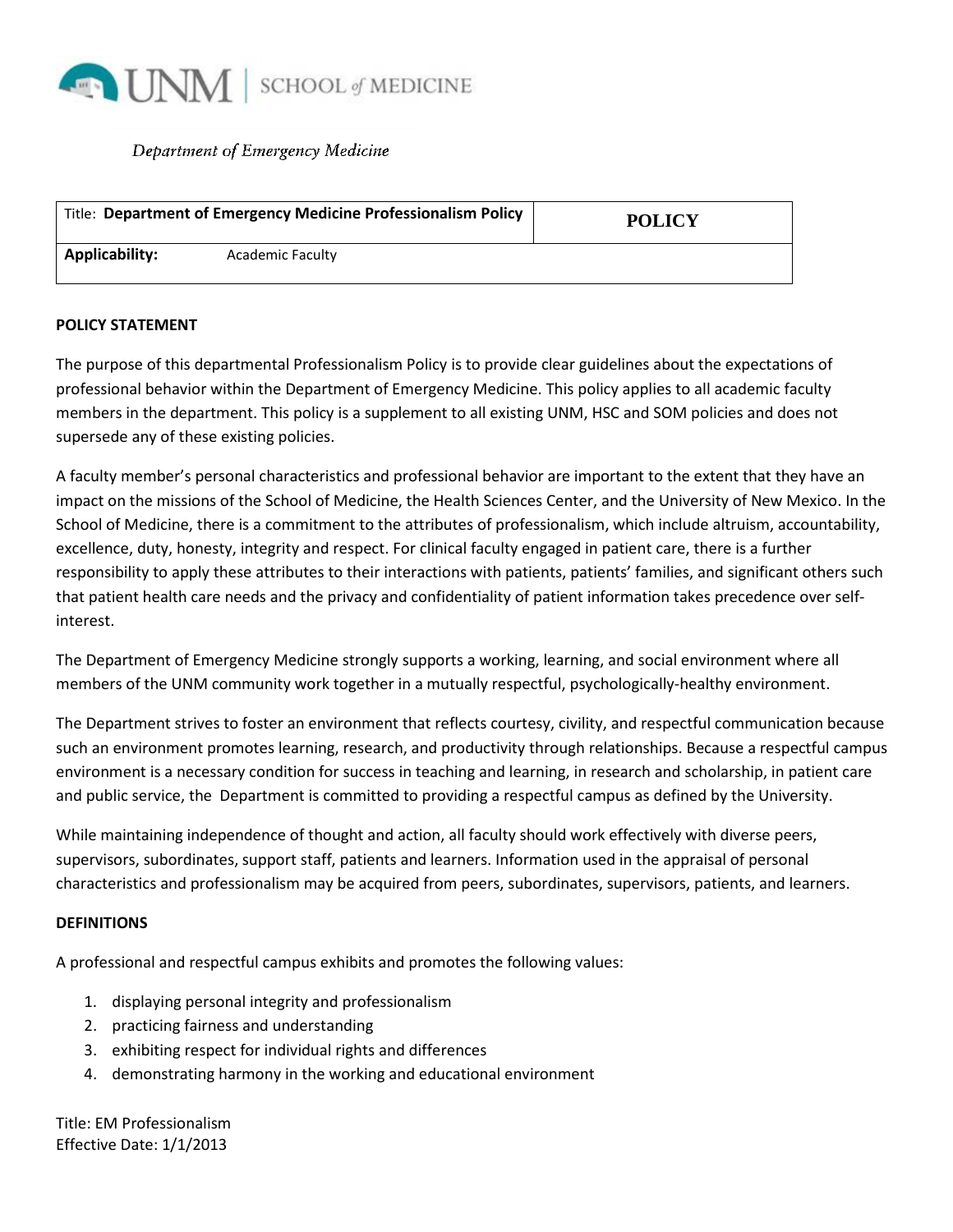- 5. respecting diversity and difference
- 6. being accountable for one's actions
- 7. emphasizing communication and collaborative resolution of problems and conflicts
- 8. developing and maintaining confidentiality and trust
- 9. achieving accountability at all levels

Professionalism can also be defined by examples of professional and unprofessional behavior. Some examples are provided but these lists are not meant to be inclusive.

| <b>Examples of Unprofessional Behavior</b>                                          |  |  |  |  |
|-------------------------------------------------------------------------------------|--|--|--|--|
|                                                                                     |  |  |  |  |
| • Substance abuse and/or dependence                                                 |  |  |  |  |
| • Patient abandonment                                                               |  |  |  |  |
| • Refractory lying, cheating, stealing                                              |  |  |  |  |
| • Unable or unwilling to learn from past mistakes                                   |  |  |  |  |
| • Failure to show up for work                                                       |  |  |  |  |
| • Discrimination against others based on race, creed, gender, or sexual orientation |  |  |  |  |
| • Risk taking that seriously threaten safety of patients and staff                  |  |  |  |  |
| • Harassment or unfair punishment of students/patients/staff                        |  |  |  |  |
| • Verbally or physically assaults patients/family/staff                             |  |  |  |  |
| • Falsification of medical records or research data                                 |  |  |  |  |
| • Inappropriate sexual contact with patients, students, or staff                    |  |  |  |  |
| • Bullying or retaliation                                                           |  |  |  |  |
| • Personal life interference with work                                              |  |  |  |  |
| • Unkempt appearance or poor grooming                                               |  |  |  |  |
| • Suggestive or sloppy dress                                                        |  |  |  |  |

| <b>Examples of Professional Behavior</b>                                                   |  |  |  |  |
|--------------------------------------------------------------------------------------------|--|--|--|--|
|                                                                                            |  |  |  |  |
| • Arrives on time and prepared for work                                                    |  |  |  |  |
| • Appropriate dress and cleanliness                                                        |  |  |  |  |
| • Willingly sees patients throughout the entire shift                                      |  |  |  |  |
| • Appropriate sign-outs, both giving and receiving                                         |  |  |  |  |
| • Observable patient advocacy in disposition                                               |  |  |  |  |
| • Uses appropriate symptomatic care                                                        |  |  |  |  |
| • Completes medical records honestly and punctually                                        |  |  |  |  |
| • Treats patients/family/staff/paraprofessional personnel with respect                     |  |  |  |  |
| • Protects staff/family/patient's interests/confidentiality                                |  |  |  |  |
| • Demonstrates sensitivity to patient's pain, emotional state, and gender/ethnicity issues |  |  |  |  |
| • Actively seeks feedback and immediately self-corrects                                    |  |  |  |  |
| • Introduces himself or herself to the patient and family                                  |  |  |  |  |
| • Effectively coordinates team                                                             |  |  |  |  |
| • Shows unconditional positive regard for the patient, family, staff, and consultants      |  |  |  |  |

Title: EM Professionalism Effective Date: 1/1/2013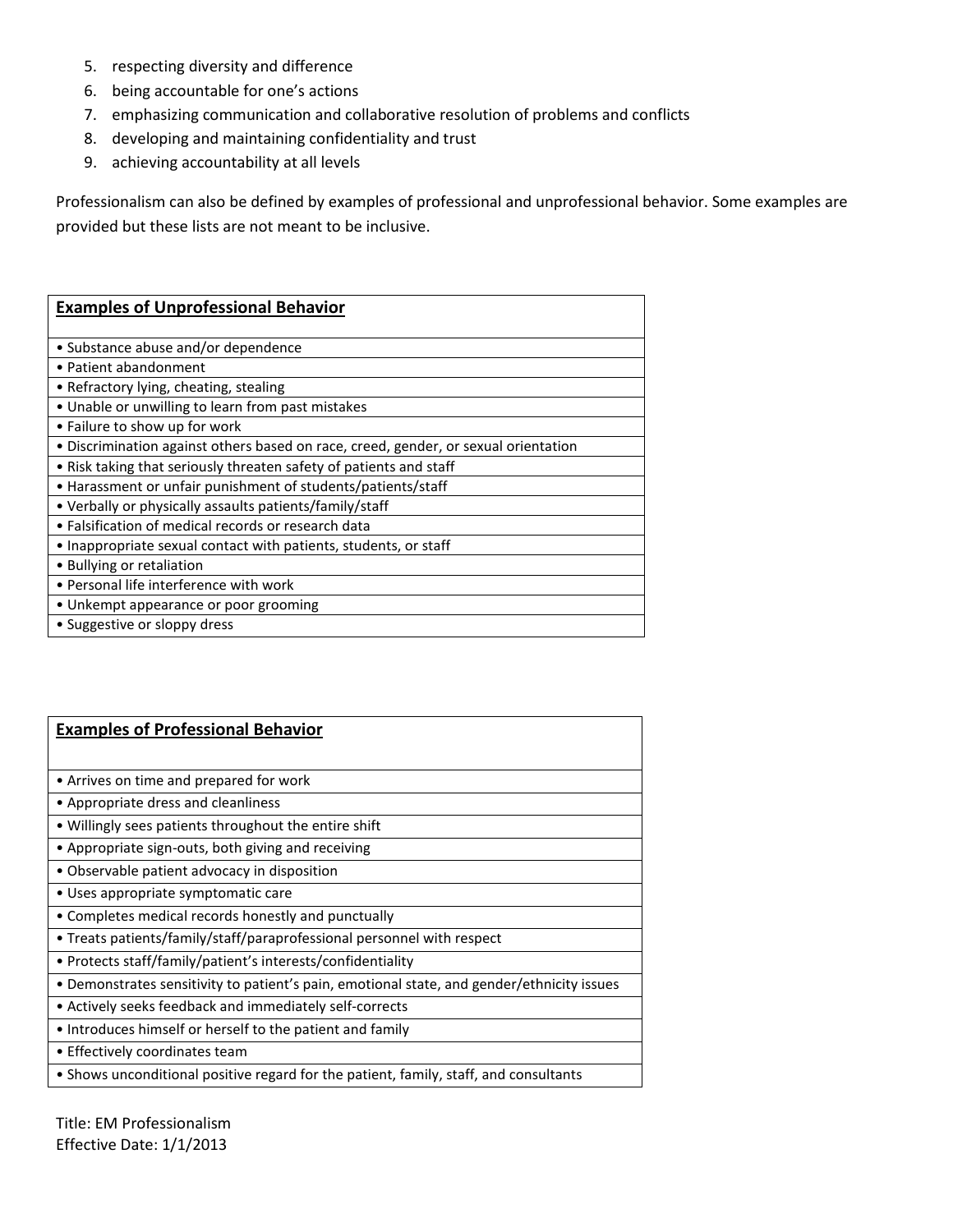### **PROCEDURES:**

- 1. An assessment of professionalism will be included as part of the faculty evaluation by the Chair twice per year and will be an important element in decisions about incentive based compensation and promotion.
- 2. Professionalism will be measured using a variety of tools including but not limited to: peer evaluations, evaluations by learners, ED staff evaluations, patient feedback and complaints, workplace performance and examples of written or verbal communications including email.
- 3. The department supports the use of the HSC professionalism model (attached) for categorizing and remediating unprofessional behavior. Serious or recurrent breaches of professionalism will be handled using existing disciplinary policies and procedures provided through the Medical Bylaws, Academic and Clinical Affairs and both University and HSC human resources.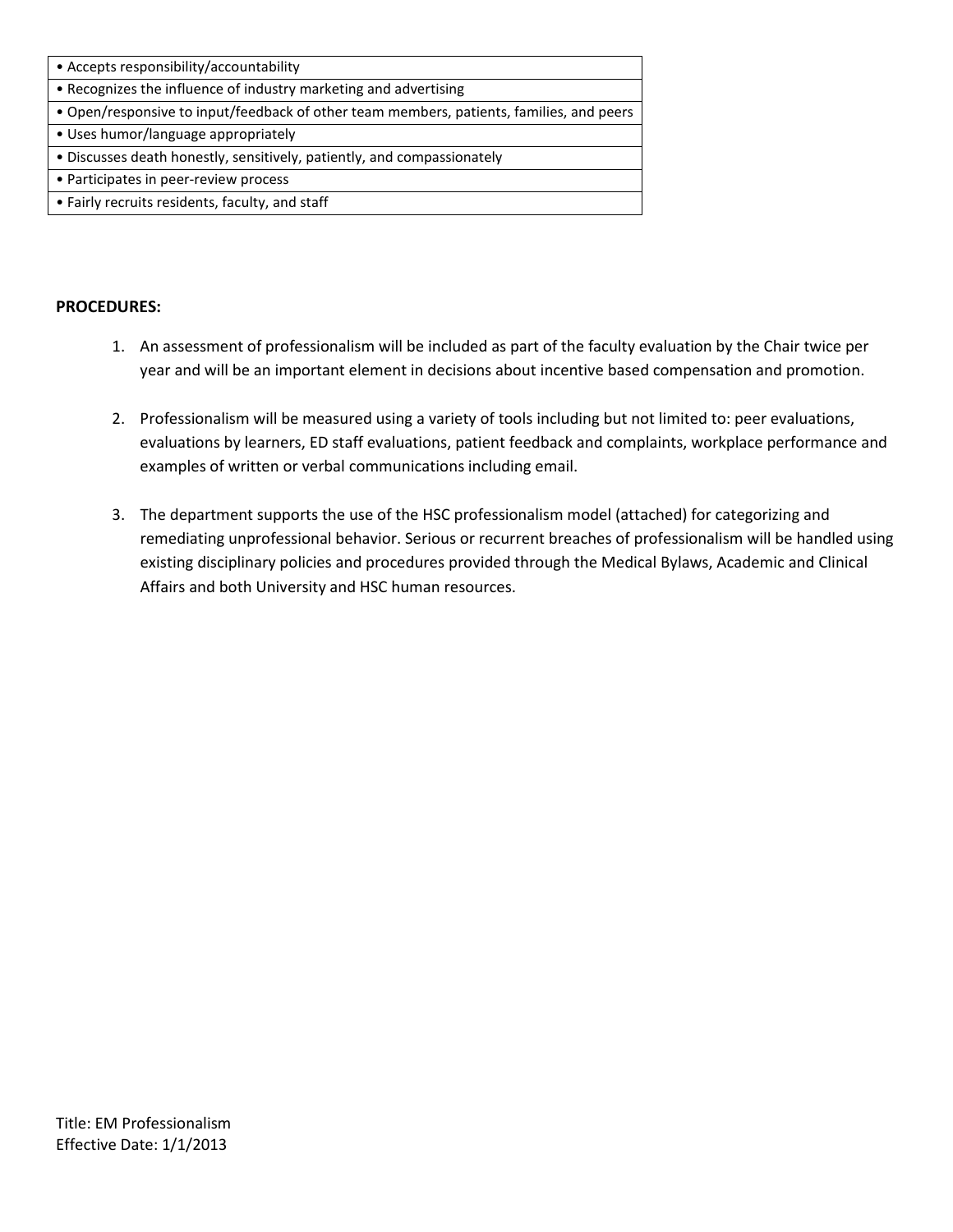Appendix A:

# **Can't, Won't, Oops Schema of Unprofessional Behavior From HSC Professionalism Office, Dr. Bolton**

1. **Can't:** A failure to act according to the rules of a relationship because someone doesn't know how to or doesn't know the rules/expectations that are implicit in a situation

Causes:

- Sociocultural: group-based acculturation; generational differences; family of origin; secondary or tertiary socialization
- Psychological: ability to argue/disagree effectively

• Neuropsychiatric: disorder of empathy (e.g., Autism-spectrum disorders); brain injury; intelligence. Interventions:

- Skills training (e.g., 'reading' situations, conversation skills)
- Mentoring
- Cultural awareness training

2. **Won't:** A lack of willingness or a willful refusal to act according to the rules. A person may know how to act in particular situations (e.g., the rules against swearing, against wearing 'unprofessional clothing', against 'sexually harassing' colleagues), but he/she chooses not to follow them.

Causes:

- Psychiatric: personality disorders (e.g., narcissism, sociopathy, paranoia); addiction
- Anger, Love/lust
- Apathy/burn-out
- Intentional/goal-directed
- Role contradiction
- 'Righteous'/justified disobedience

Interventions:

- Counseling/therapy
- Disciplinary Intervention
- Ethics consultation
- Reassessment of rules/expectations

**3. Oops:** A person knows the rules/expectations, and holds them to be justified, but (on occasion) breaks the rule(s) anyway. The person typically feels remorse.

Causes:

- Individual is overwhelmed (physically and/or emotionally)
- Problem of affect modulation
- Lack of interpersonal skills (e.g., unable to effectively disagree or argue)

Interventions:

- Apology
- Learning how to disagree with civility
- Education (e.g., learning about emotion 'decay curves')
- Training in coping strategies
- Reassignment